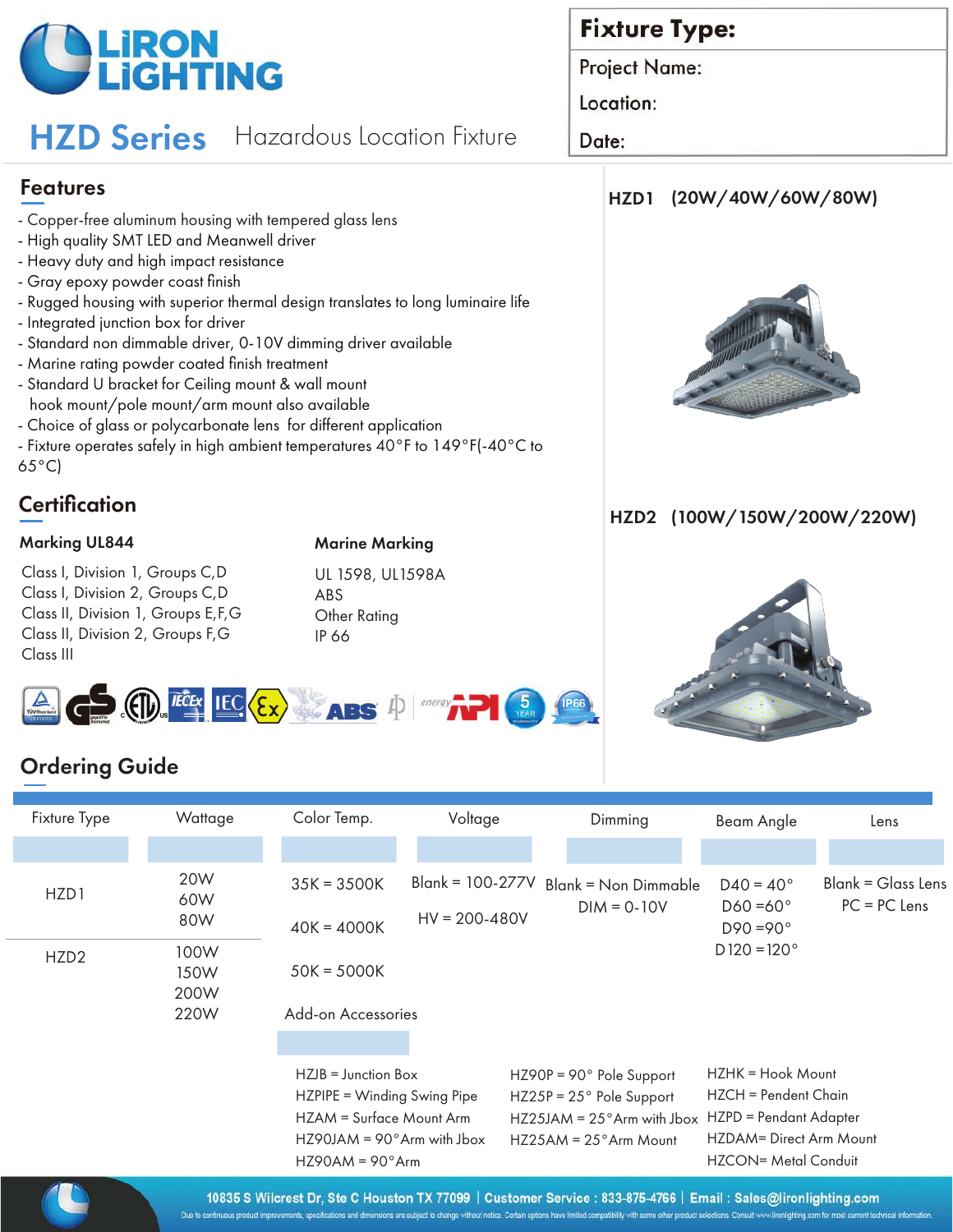

# HZD Series Hazardous Location Fixture

# **Fixture Type:**

Project Name:

Location:

Date:

### **Dimension**

HZD1 (20W/40W/60W/80W)







#### HZD2 (100W/150W/200W/220W)







# **Mounting**

### Ceiling Mount **Wall Mount** Pendent Mount Pole Mount